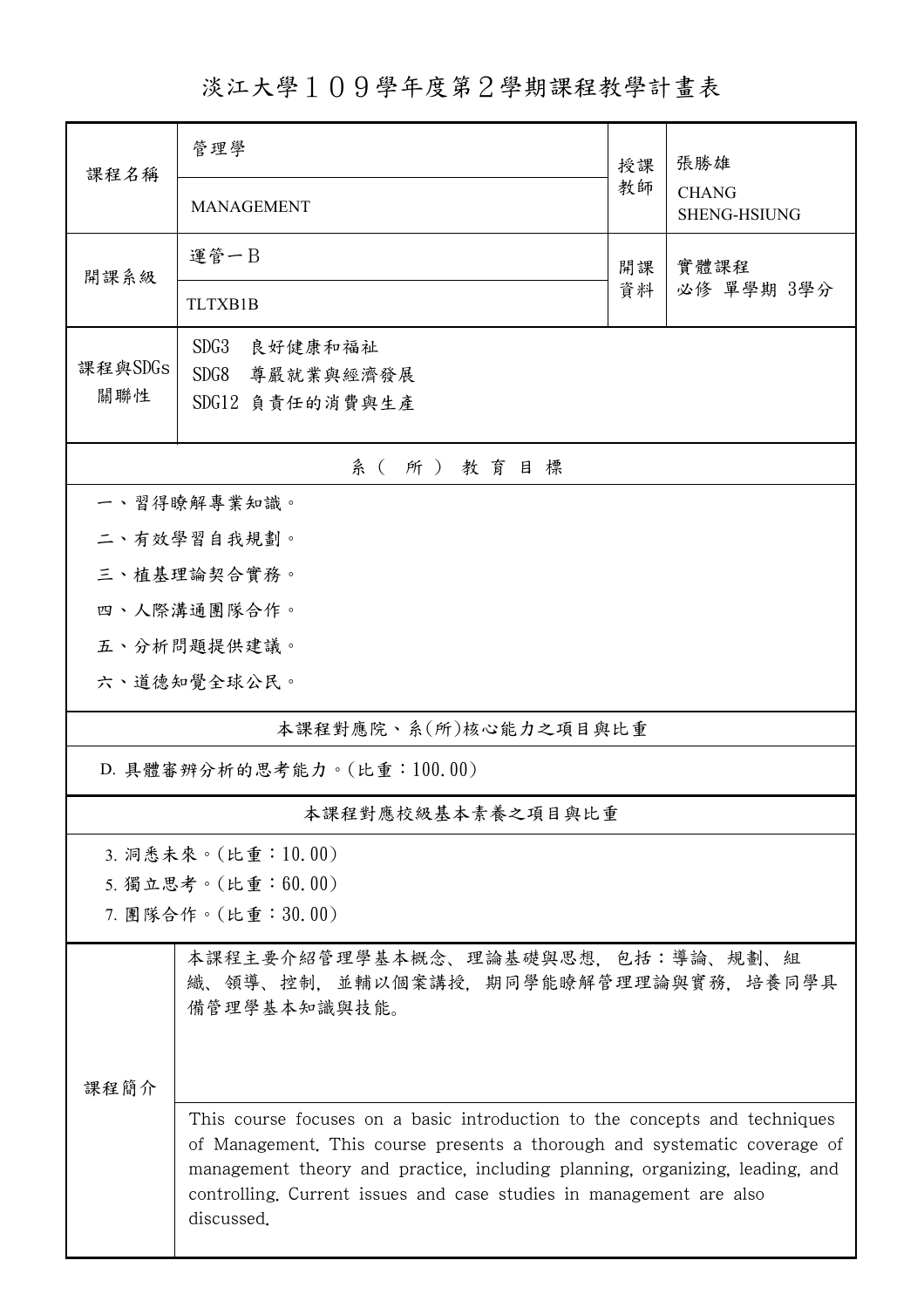## 本課程教學目標與認知、情意、技能目標之對應

將課程教學目標分別對應「認知(Cognitive)」、「情意(Affective)」與「技能(Psychomotor)」 的各目標類型。

一、認知(Cognitive):著重在該科目的事實、概念、程序、後設認知等各類知識之學習。

二、情意(Affective):著重在該科目的興趣、倫理、態度、信念、價值觀等之學習。

三、技能(Psychomotor):著重在該科目的肢體動作或技術操作之學習。

| 序<br>號         | 教學目標(中文)                     |                                                                       |                                | 教學目標(英文)                                                                                                |                                     |  |  |  |
|----------------|------------------------------|-----------------------------------------------------------------------|--------------------------------|---------------------------------------------------------------------------------------------------------|-------------------------------------|--|--|--|
| $\mathbf{1}$   |                              | 學生將能了解管理學的基本概念。                                                       |                                | Students will be able to understand the basic<br>concepts of management.                                |                                     |  |  |  |
| $\overline{2}$ | 學生能夠了解與運用企業管理之基<br>本知識與技能。   |                                                                       |                                | Students will be able to understand and apply the<br>basic knowledge and skills of Business Management. |                                     |  |  |  |
|                | 教學目標之目標類型、核心能力、基本素養教學方法與評量方式 |                                                                       |                                |                                                                                                         |                                     |  |  |  |
| 序號             | 目標類型                         | 院、系 $(\kappa)$  <br>核心能力                                              | 校級<br>基本素養                     | 教學方法                                                                                                    | 評量方式                                |  |  |  |
| 1              | 認知                           | D                                                                     | 357                            | 講述、討論、發表                                                                                                | 測驗、作業、討論(含<br>課堂、線上)、報告(含<br>口頭、書面) |  |  |  |
| 2              | 認知                           | D                                                                     | 357                            | 講述、討論、發表                                                                                                | 測驗、作業、討論(含<br>課堂、線上)、報告(含<br>口頭、書面) |  |  |  |
|                |                              |                                                                       |                                | 授課進度表                                                                                                   |                                     |  |  |  |
| 週次             | 日期起訖                         | 內 容 (Subject/Topics)                                                  |                                |                                                                                                         | 備註                                  |  |  |  |
| 1              | $110/02/22$ ~<br>110/02/28   | 課程簡介 Course Introduction: Syllabus and<br>Requirement                 |                                |                                                                                                         |                                     |  |  |  |
| $\overline{2}$ | $110/03/01$ ~<br>110/03/07   | 管理與組織概論 Introduction to Management and<br>Organization                |                                |                                                                                                         |                                     |  |  |  |
| 3              | $110/03/08$ ~<br>110/03/14   | 組織文化與環境的限制 Managing the Environment<br>and the Organization's Culture |                                |                                                                                                         |                                     |  |  |  |
| 4              | $110/03/15$ ~<br>110/03/21   | 全球環境中的管理 Managing in a Global Environment                             |                                |                                                                                                         |                                     |  |  |  |
| 5              | $110/03/22$ ~<br>110/03/28   | 社會責任與管理道德 Managing Social Responsibility<br>線上非同步教學<br>and Ethics     |                                |                                                                                                         |                                     |  |  |  |
| 6              | $110/03/29$ ~<br>110/04/04   | 管理變革與創新 Managing Change and Innovation                                |                                |                                                                                                         |                                     |  |  |  |
| 7              | $110/04/05$ ~<br>110/04/11   | 管理者就是決策者 Making Decisions                                             |                                |                                                                                                         |                                     |  |  |  |
| 8              | $110/04/12$ ~<br>110/04/18   |                                                                       | 規劃的基礎 Planning Work Activities |                                                                                                         |                                     |  |  |  |
| 9              | $110/04/19$ ~<br>110/04/25   | 期中報告                                                                  |                                |                                                                                                         |                                     |  |  |  |
| 10             | $110/04/26$ ~<br>110/05/02   | 期中考試週                                                                 |                                |                                                                                                         |                                     |  |  |  |
|                |                              |                                                                       |                                |                                                                                                         |                                     |  |  |  |